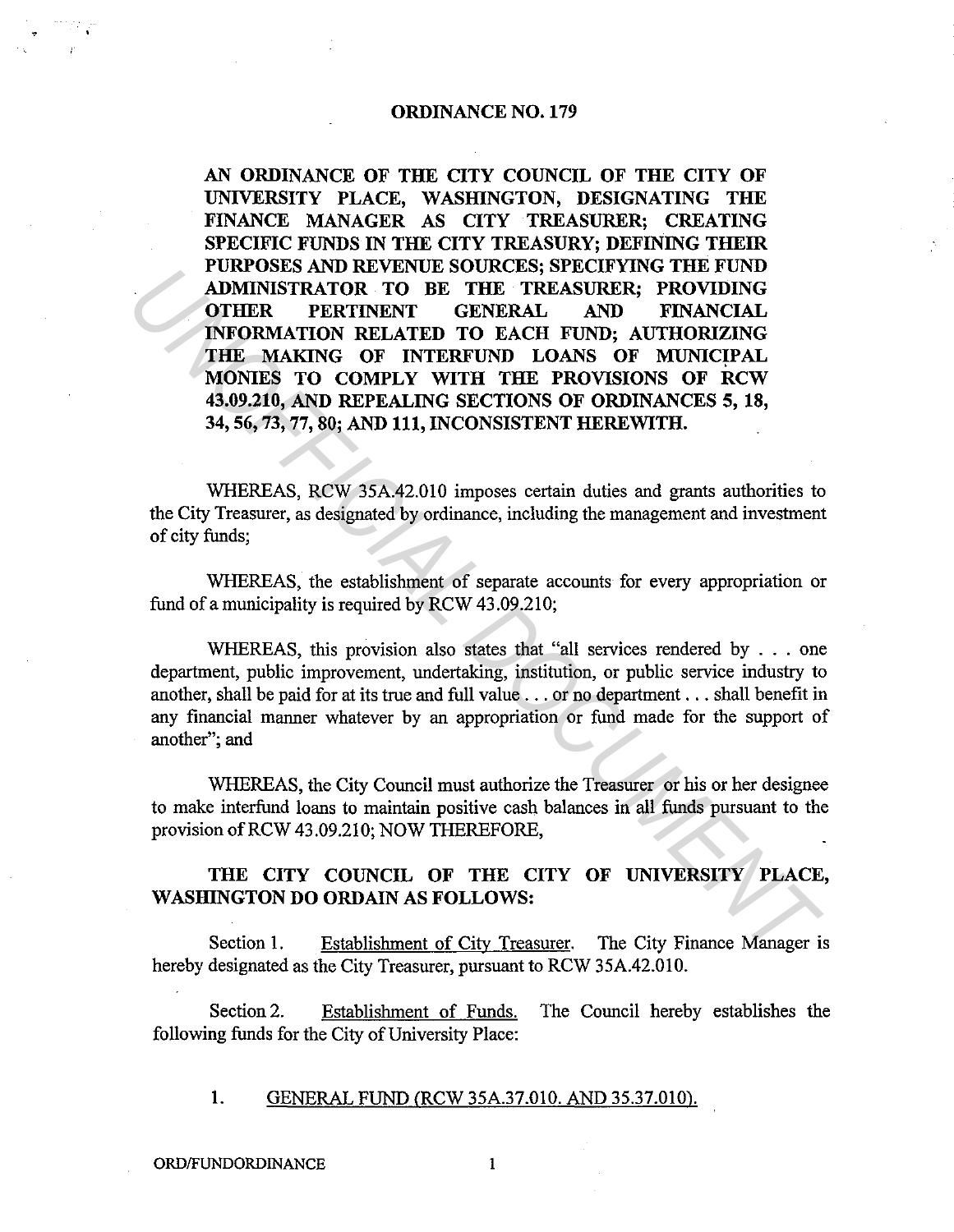A. Purposes: The General Fund is established to account for all receipt and disbursement transactions associated with ordinary City operations that are not required to be accounted for in another fund.

B. Revenue Sources: Taxes and general revenues, including but not limited to property taxes, local sales taxes, franchise fees, gambling taxes, liquor taxes, utility taxes, fines and forfeitures, license fees, permits, recreation fees, and miscellaneous other revenues that support general government operations.

## STREET FUND.

A. Purposes: This Fund is established to account for the receipt and disbursements of State-levied unrestricted motor vehicle fuel taxes.

B. Revenue Sources: Specific revenue sources shall include, but not be limited to, unrestricted motor vehicle fuel taxes, transportation related fees, permits, interest earnings, and such other sources as may be authorized by the City Council.

## 3. ARTERIAL STREET FUND

A. Purpose: This Fund is established to receive and disburse all monies received by the City as distributions, pursuant to RCW 46.68.100 (2), of the motor vehicle fuel taxes imposed by the State. These revenues are to be used exclusively for the construction, improvement, chip sealing, seal-coating, and repair of arterial highways and City streets as those terms are defined in RCW 46.04.030 and 46.04.120; or for the payment of any municipal indebtedness which may be incurred for the above noted expenditures related to arterial highways and City streets. Inscellanceous other revenues that support general government operations.<br> **EXECUMENT CONUMENT ACT**<br> **EXECUTE TOND**<br> **A Purposes:** This Fund is established to account for the receipt and disbursements of State-leveld une

B. Revenue Sources: Motor vehicle fuel tax distributions pursuant to RCW 46.68.100 (2), interest earnings, and other revenue sources as may be authorized by the City Council.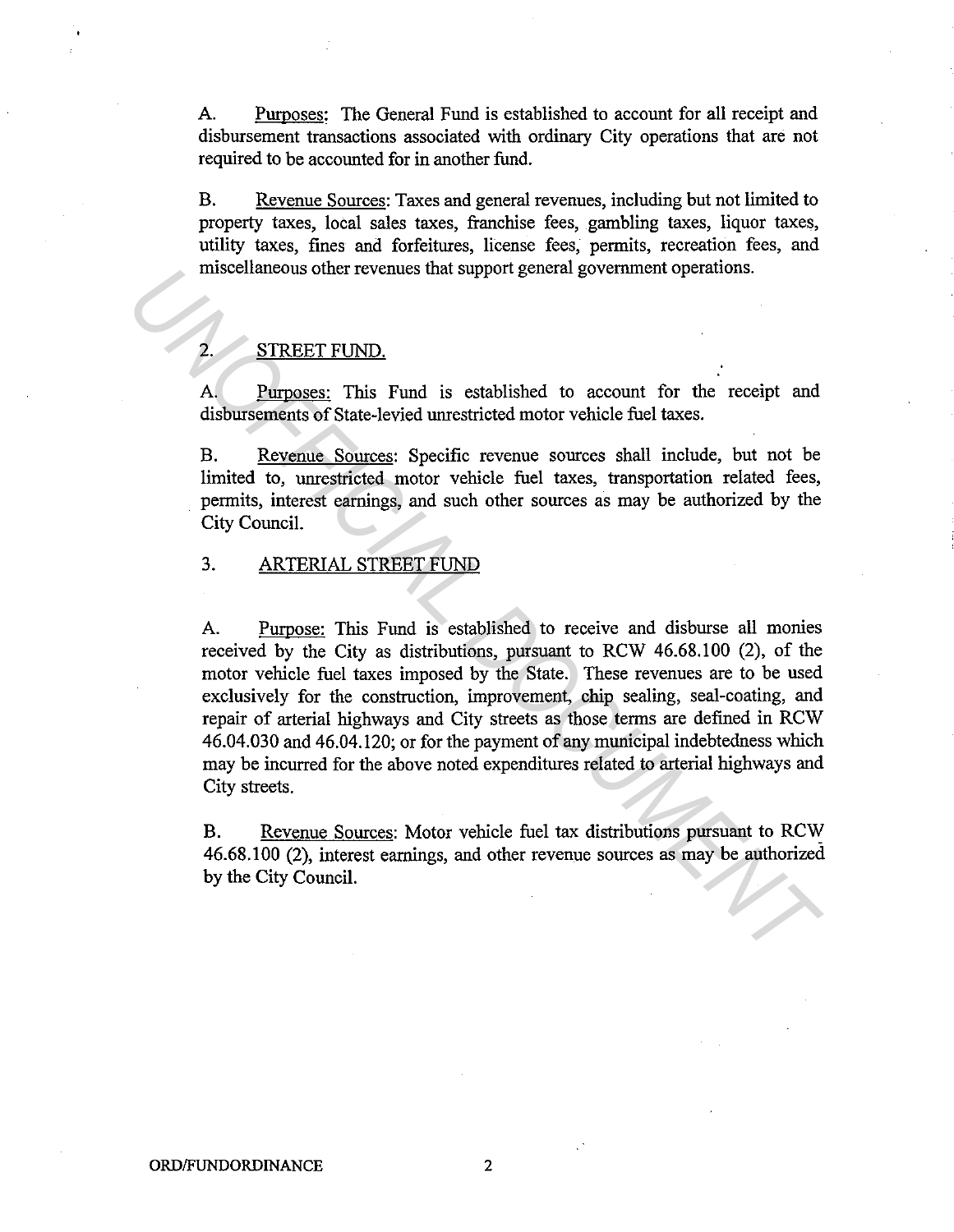#### 4. REAL ESTATE EXCISE TAX FUND.

A. Purposes: This fund is established to account for the receipt and disbursement of the real estate excise tax authorized by RCW 82.46.010, and dedicated for capital purposes defined in RCW 35.43.040. Such expenditures may include public buildings and facilities, parks, and debt service associated with such capital oriented projects.

This fund is also established to account for the receipt and expenditure of the real estate excise tax authorized pursuant to the Growth Management Act (RCW 82.46.035), which restricts those revenues to financing capital projects specified in a capital facilities plan.

B. Revenue Sources: Real estate excise taxes authorized by RCW 82.46.010, and RCW 82.46.035, interest earnings, and other revenue that may be authorized by the City Council.

## 5. PATH AND TRAILS RESERVE FUND.

A. Purposes: This fund is established to accumulate the annually unexpended portion of the motor vehicle fuel tax designated to establish and maintain paths and trails within the right-of-way of city streets for pedestrians, equestrians, or bicyclists, pursuant to RCW 47.30.050, which requires that at least one half of one percent (0.5%) of the total amount of funds annually received from the motor vehicle fund be expended for paths and trails purposes. with such capital oriented projects.<br>
This fund is also established to account for the receipt and expenditure of the real<br>
estate exists tax authorized pursuant to the Growth Management Act (RCW<br>
\$2.46.035), which restric

B. Revenue Sources: Motor vehicle fuel taxes received from the motor vehicle fund according to the provisions of RCW 46.68.100, and interest earnings.

#### 6. SURFACE WATER MANAGEMENT FUND.

A. Purposes: This fund is established to administer and account for all receipts and disbursements related to the City's surface and storm water management system. All service charges shall be deposited in this fund for the purpose of paying all or any part of the cost and expense of maintaining and operating surface and storm water management facilities, all or any part of the cost and expense of planning, constructing and improving any such facilities, or to pay or secure the payment of all or any portion of any issue of general obligation or revenue bond issued for such purpose.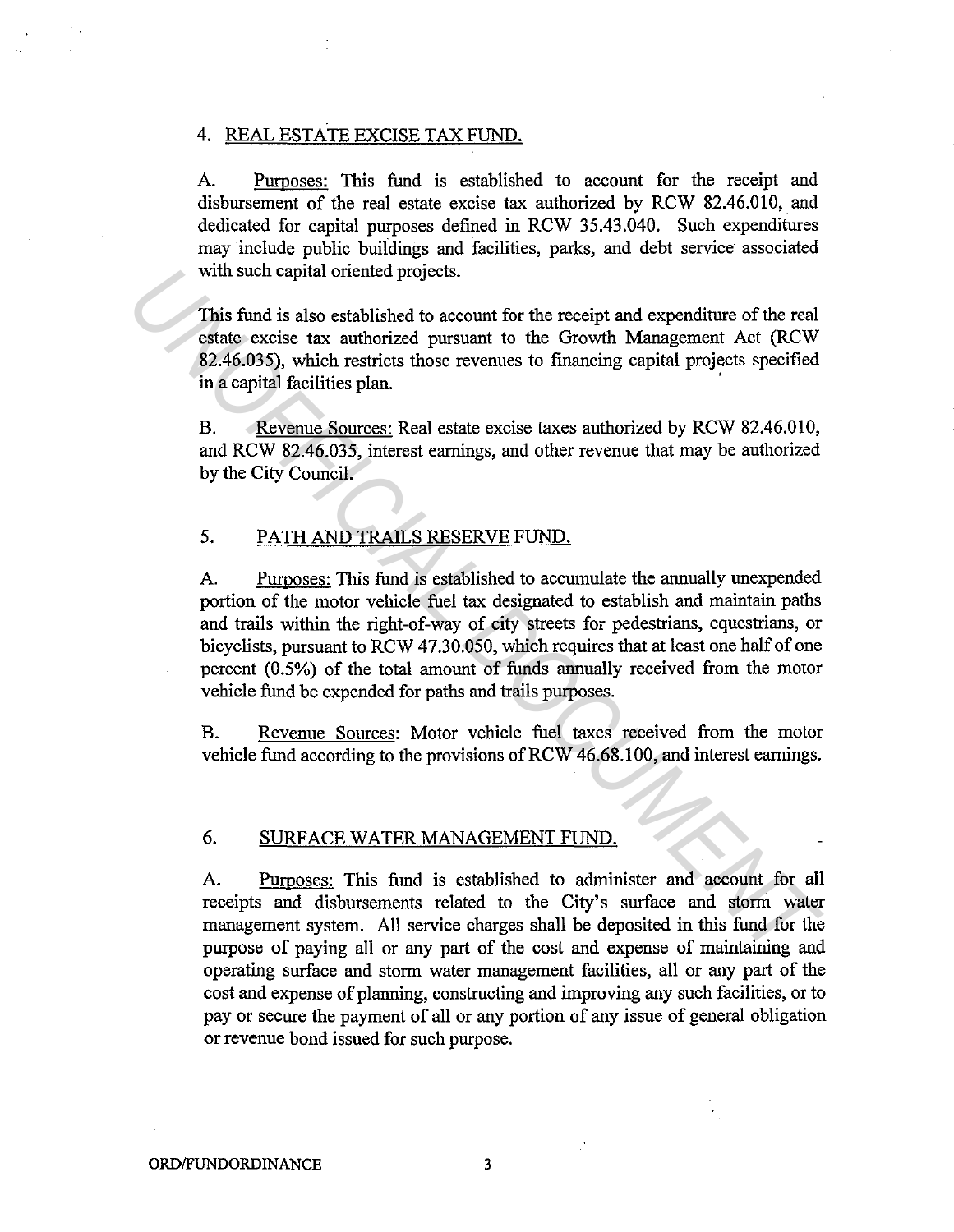B. Revenue Sources: Revenues supporting this fund's activities include various storm and surface water charges, interest earnings, and other Revenue Sources as may be authorized by the City Council.

## 7. STRATEGIC RESERVE FUND.

A. Purposes: This fund is established to set aside financial resources to be used to mitigate adverse situations occurring as the result of severe short-term revenue shortfalls or expenditures resulting from emergencies, or as otherwise designated by the City Council.

B. Revenue Sources: This fund shall be financed by transferring undesignated and unreserved fund balance in the General Fund at the end of each calendar year or by other appropriation, as deemed appropriate by the City Council.

### 8. COUNCILMANIC DEBT SERVICE FUND.

A. Purposes: This fund is established to account for the debt service, and debt service related costs, on all City Council approved general obligation bonds or other general obligation debt.

B. Revenue Sources: Allocations of the City' regular levy property taxes, operating transfers from the Real Estate Excise Tax Fund or other funds, or other revenue sources as may be designated by the City Council.

C. Other General Information: The authorizing ordinances for the bond sale and the related bond debt service schedule provide budget authority for this fund.

### 9. CAPITAL PROJECTS - PARKS FUND.

A. Purposes: The fund is established to account for receipts and disbursements related to acquisitions, design, construction and any other related park capital project expenditures. These fund appropriations shall not lapse at the end of any calendar year but shall remain in effect until the project is complete. Here we comagne annotation societing from energencies, or as otherwise<br>revenue shortfialls or expenditures resulting from energencies, or as otherwise<br>designated by the City Council.<br>B. Revenue Sources: This fund shall be

B. Revenue Sources: Revenues supporting this fund's activities include bond proceeds, grant proceeds, interfund transfers and other Revenue Sources as may be authorized by the City Council.

C. Fund Administration: The City Treasurer or his or her designee shall maintain a separate record of accounts showing the receipts and disbursements of each and every grant assigned to this Fund. The Department assigned, by the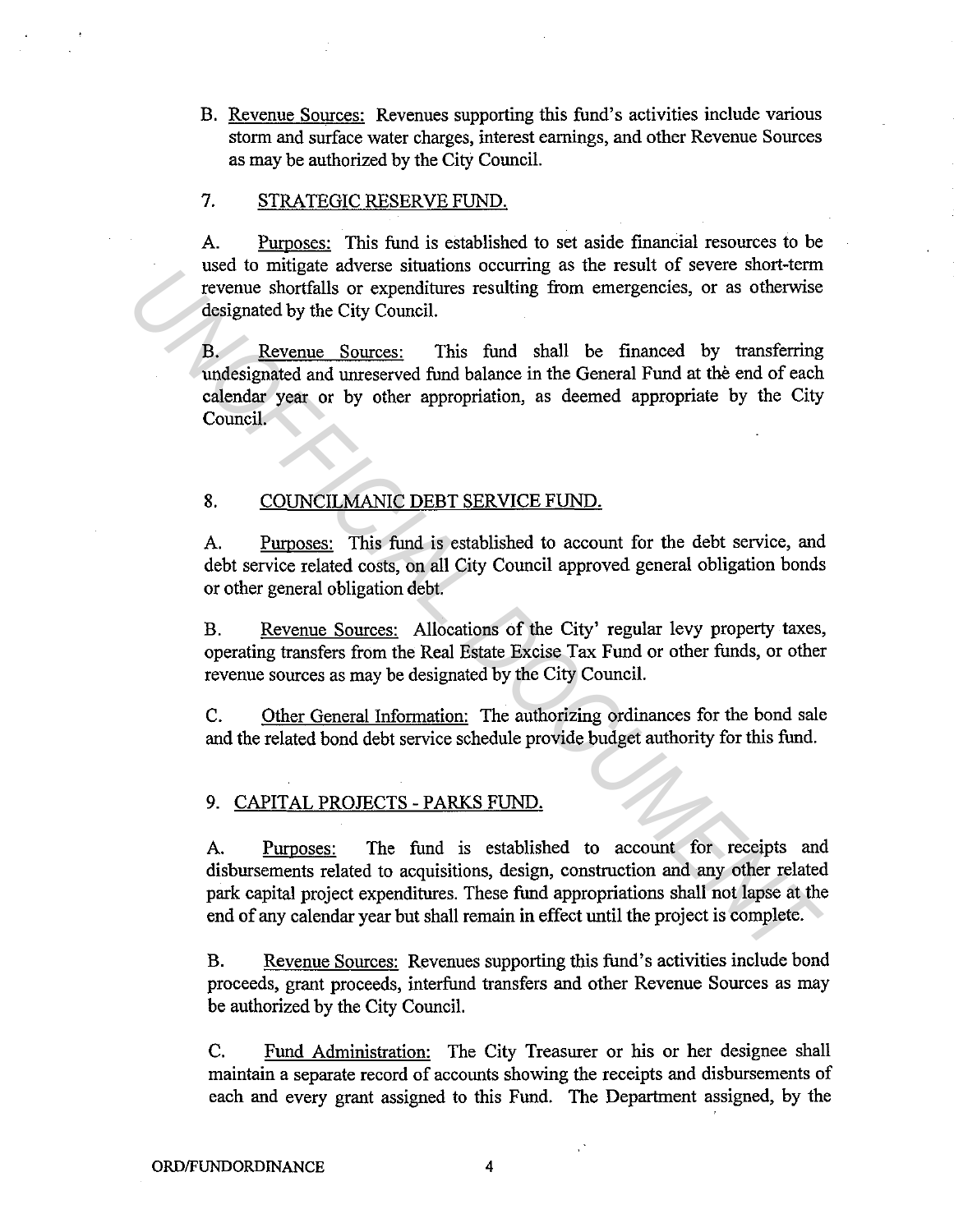terms of the City's acceptance of said grant, to administer any program or activity financed wholly or in part by the grant financially controlled by this Fund, shall approve all expenditures therefrom and shall maintain such records and documents, and prepare such reports of a nonfinancial nature as may be required by the grantor agency or the City Council.

#### 10. CAPITAL PROJECTS - PUBLIC WORKS FUND.

A. Purpose: The fund is established to account for receipts and disbursements related to acquisition, design, construction and any other related street, traffic, and surface water management capital project expenditures. These Fund appropriations shall not lapse at the end of any calendar year but shall remain in effect until the project is completed. ·

B. Revenue Sources: Revenues supporting this fund's activities include bond proceeds, grant proceeds, mitigation fees, interfund transfers, and other Revenue Sources as may be authorized by the City Council.

C. Fund Administration: The City Treasurer or his/her designee shall maintain a separate record of accounts showing the receipts and disbursements of each and every grant assigned to this fund. The Department assigned, by the terms of the City's acceptance of said grant, to administer any program or activity financed wholly or in part by the grant financially controlled by this fund, shall approve all expenditures therefrom and shall maintain such nonfinancial records and documents, and prepare such reports as may be required by the grantor agency or the City Council. A. Purpose; The fund is established to account for receipts and disbursements<br>related to acquisition, design, construction and any other related street, traffic, and<br>surface water management captial project expenditures.

## 11. CAPITAL PROJECTS - MUNICIPAL FACILITIES FUND.

A. Purposes: The fund is established to account for receipts and disbursements related to acquisitions, design, construction and any other related park capital project expenditures. These fund appropriations shall not lapse at the end of any calendar year but shall remain in effect until the project is complete.

B. Revenue Sources: Revenues supporting this fund's activities include bond proceeds, grant proceeds, interfund transfers and other Revenue Sources as may be authorized by the City Council.

C. Fund Administration: The City Treasurer or his or her designee shall maintain a separate record of accounts showing the receipts and disbursements of each and every grant assigned to this Fund. The Department assigned, by the terms of the City's acceptance of said grant, to administer any program or activity financed wholly or in part by the grant financially controlled by this Fund, shall approve all expenditures therefrom and shall maintain such records and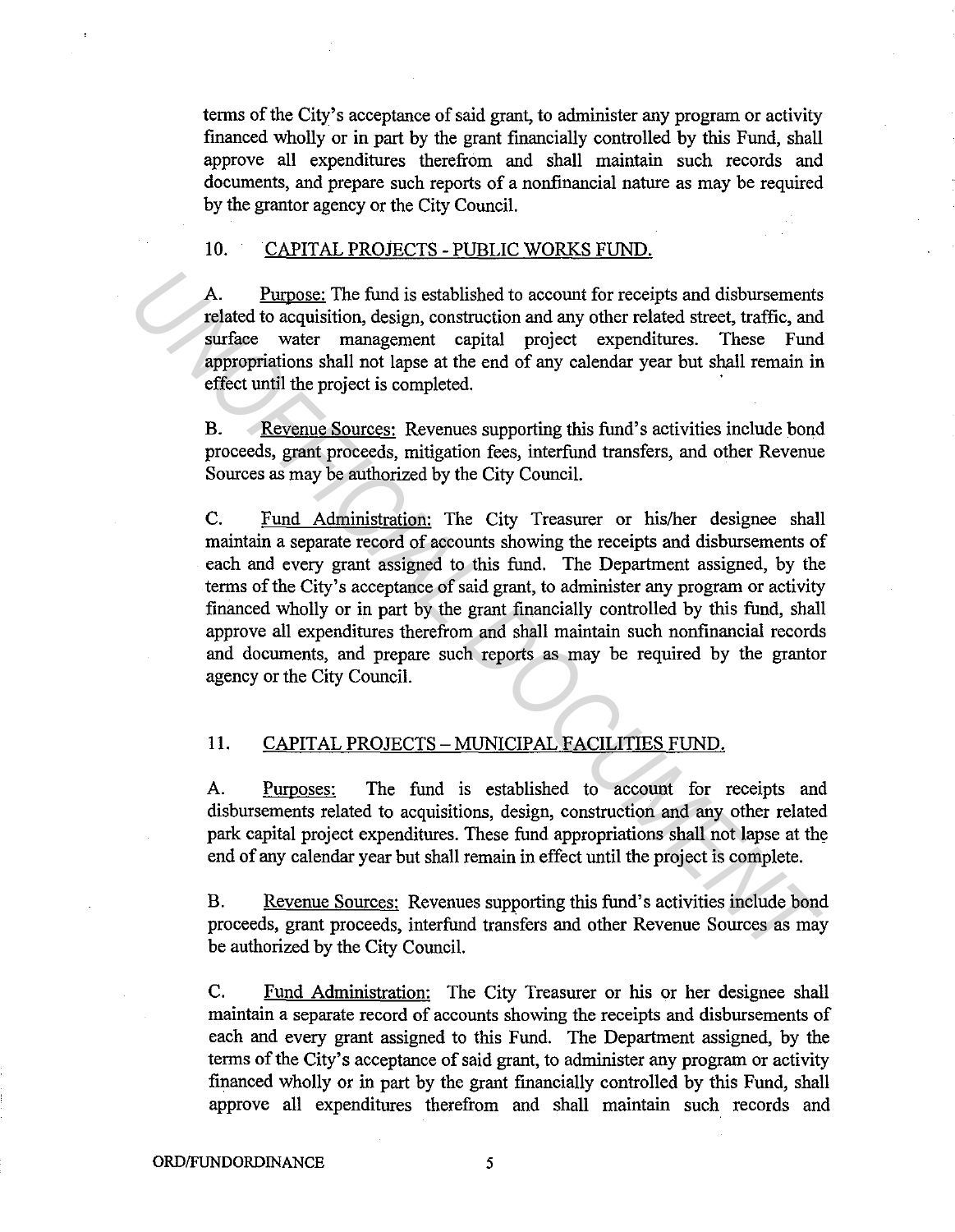documents, and prepare such reports of a nonfinancial nature as may be required by the grantor agency or the City Council.

## 12. FLEET AND EQUIPMENT FUND.

A. Purposes: This fund shall be used as the means through which to account for all costs associated with operating, maintaining and replacing the City's nonproprietary owned vehicular and other motorized equipment. This Fund shall own and depreciate all non-proprietary fund assets of this nature, and shall accumulate reserves for the replacement of these assets. This fund shall be used to pay salaries and operating costs, including equipment and furnintre, associated with its administration, and costs required to repair, replace, purchase and operate equipment owned by this fund. At the same of the case we means unduply when the actional properties, the same in the same in the same of the profit and depending the City's non-<br>proprietary owned vehicular and other motorized equipment. This Fund shall

B. Revenue Sources: Interfund charges shall recover equipment maintenance and operating costs, equipment replacement and acquisition costs, and the cost of fund administration. Other revenues may include interest earnings, proceeds from the sale of assets, interfund transfers, and other revenue sources designated by the City Council.

#### C. Other General/Financial Information:

(1) Revenues shall be recorded as either replacement reserves or for maintenance and operations. Replacement reserve cash shall be maintained in a separate cash account in the accounting records. The replacement reserve shall only be used for vehicle and equipment replacement purposes.

(2) Charges for rental of such equipment shall be sufficient to cover the repajr, replacement, purchase and operation thereof. Maintenance and operation costs may also be recovered on an actual cost basis, rather than through monthly or other rate structures.

#### 13. COMMUNITY INFORMATION SERVICES FUND.

A. Purposes: This fund shall serve as the vehicle through which to account for all costs associated with information systems, telecommunications, cable, geographical information services (GIS), postage operations, and copier and duplication service for the City. This fund shall own and depreciate all assets related to these functions which are not otherwise owned by proprietary funds of the City. It shall accumulate reserves for the replacement of these assets. This fund shall be used to pay salaries and operation costs, including equipment and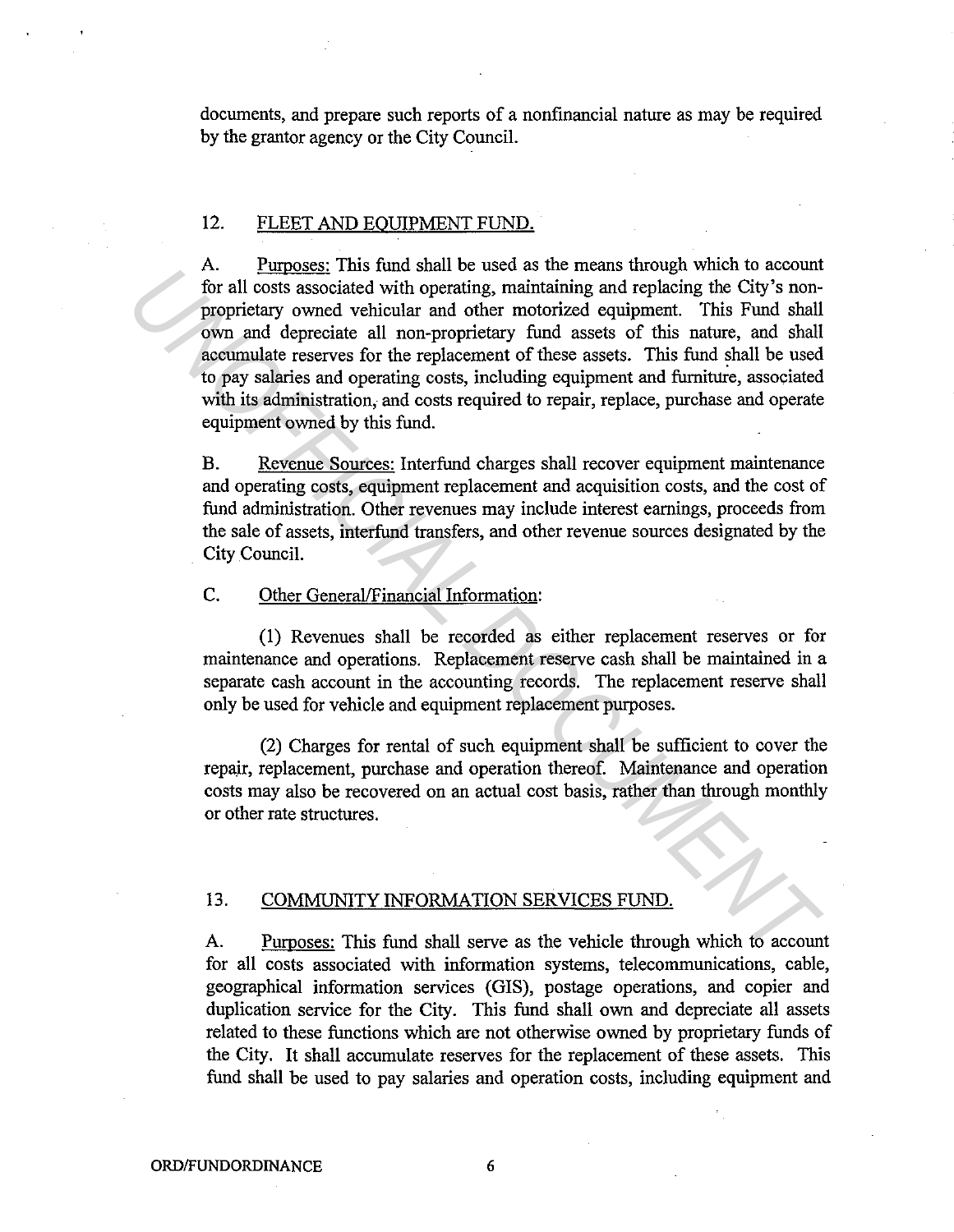furniture, associated with its administration and costs required to repair, replace, purchase and operate equipment owned by this fund.

B. Revenue Sources: Interfund charges shall be made to recover equipment maintenance and operating costs, equipment replacement and acquisition costs, and the cost of fund administration. Other revenues may include interest earnings, proceeds from the sale of assets, interfund transfers, and other Revenue Sources designated by the City Council.

C. Other General/Financial Information: Revenues recorded shall be specified as either for replacement reserves or for maintenance and operation. Replacement reserve cash shall be maintained in a separate cash account in the accounting records. The replacement reserves shall only be used for equipment replacement purposes.

Charges for the use of such equipment shall be sufficient to cover the repair, replacement, purchase and operation thereof.

All information system equipment purchased by other City funds of a nonproprietary nature shall be donated to this City fund effective January 1, 1996. All subsequent acquisitions shall be likewise donated to this Fund.

#### 14. PROPERTY MANAGEMENT FUND.

A. Purposes: The Property Management Fund is established to account for all costs associated with the maintenance and operation of City owned facilities and properties as specified by the City Treasurer or his or her designee. City building facilities and furnishings shall be owned by this fund. Maintenance/operation costs and replacement recovery shall be charged to City funds and departments. Debt Service payments on specified facility acquisitions may also be included in this fund along with revenues dedicated to these payments. **C.** Other General Primatelal Information: Revenues recorded shall be<br>c. Other General Primatel Information: Revenues recorded shall be<br>specified as either for replacement reserves or for maintenance and operation.<br>Replace

B. Revenue Sources: Interfund charges shall be made, as necessary, to recover maintenance and operating costs, furnishing and facility replacement and acquisition costs, and the cost of Fund administration. Other revenues may include interest earnings, proceeds from the sale of assets, lease payments, interfund transfers, and other revenue sources designated by the City Council.

C. Other General/Financial Information: Revenues recorded shall be specified as either for replacement reserves or for maintenance and operations. Replacement reserve cash shall be maintained in a separated cash account in the accounting records.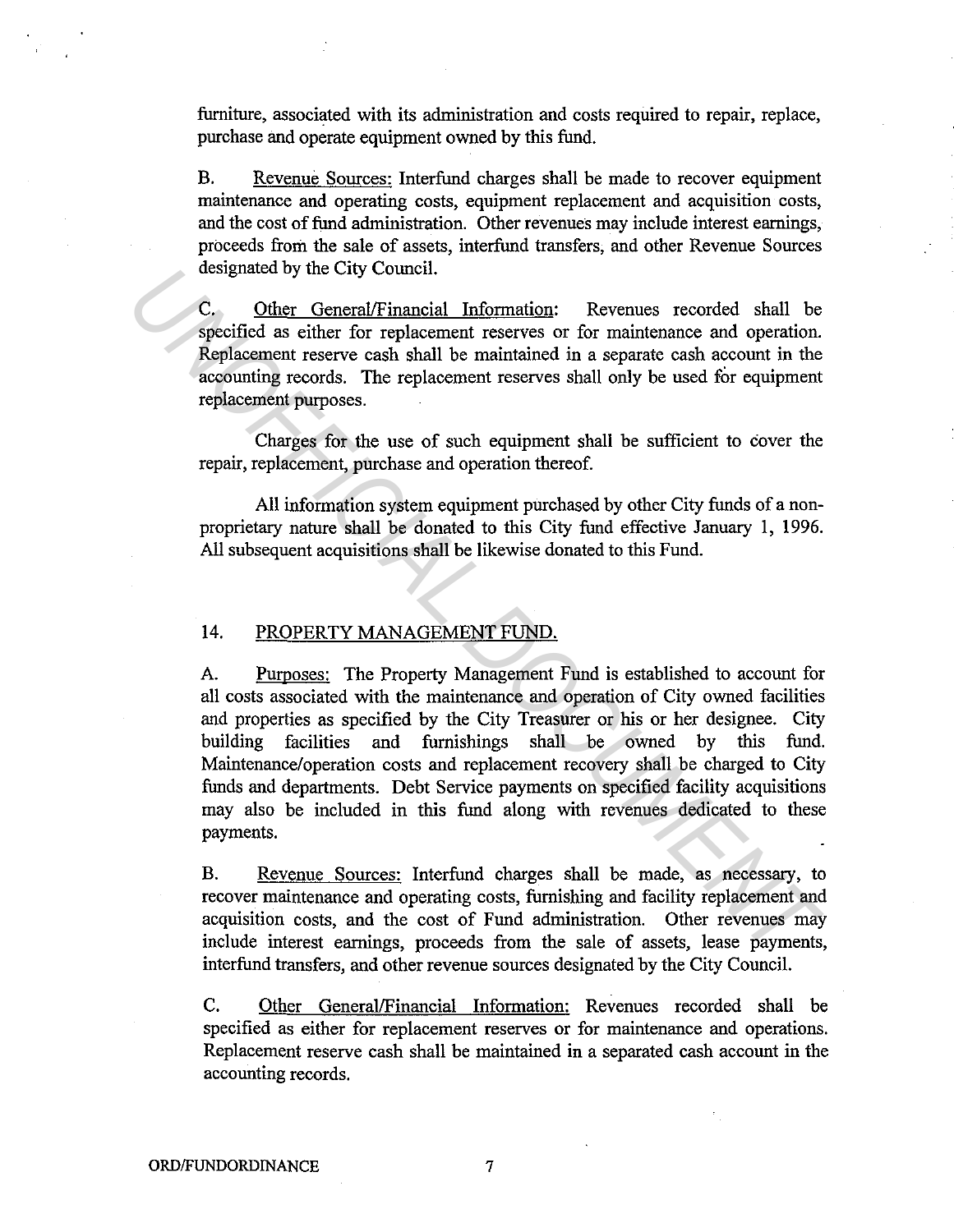## 15. RISK MANAGEMENT FUND.

A. Purposes: This fund is for financial administration of the City's comprehensive risk management/self-insurance program.

B. Revenue Sources: Monies may be paid into this fund from time to time from various City operating funds as insurance premiums. Fund revenues may also include interest earnings, operating transfers and other revenue sources as may be designated by the City Council.

#### 16. UNIVERSITY PLACE RETIREMENT SYSTEM FUND.

A. Purposes: This Fund is established to provide a means of accumulating the assets necessary to provide the benefits, which become payable under the City of University Place Employees' Retirement Plan, adopted by Resolution 118. This fund shall account for all transactions associated with this Plan and its administration. This is a defined contribution plan to which the City and employee make contributions. This fund accounts for all plan related expenditures and receipts. *UNITRAL EXERCT CONTROL FUND*<br> **EXERCT ASSOCIATE AND ASSOCIATE CONTROL FOR THE CONTROL AND THE CONTROL AND THE CONTROL ASSOCIATE TO A THE CONTROL AND ASSOCIATE TO A THE CONTROL AND CONTROL AND CONTROL TO UNIVERSITY PLACE R** 

B. Revenue Sources: Revenues include required employee and employer contributions, interest earnings, investment gains/losses, interfund transfers, and other sources designated by the City Council.

## 17. DEFERRED COMPENSATION FUND.

A. Purposes: This is an agency fund used to account for assets related to the City's employee tax deferred compensation program.

#### 18. INVESTMENT CONTROL FUND.

A. Purposes: This is an agency fund established to account for investment transactions. It is used to record the amount of pooled monies invested from all City Funds. Interest earned on the pooled investments is distributed to individual City Funds.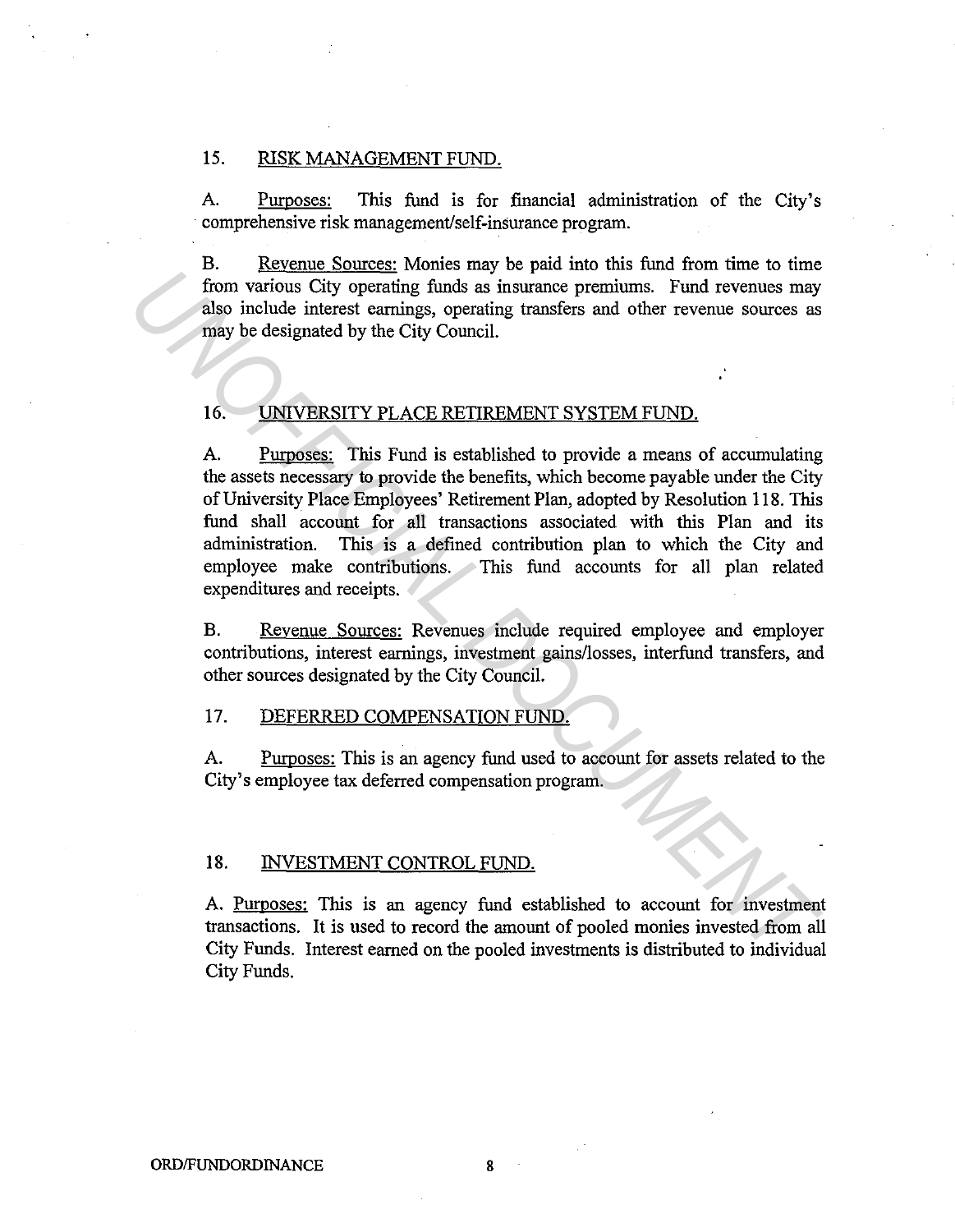## 19. DONATIONS FUND.

A. Purposes: This Special Revenue Fund is established to receive donations of cash designated for specific purposes identified by the donor.

B. Revenue Sources: Cash contributions from various sources. Investment earnings shall be placed in the General Fund.

## 20. CURRAN APPLE ORCHARD FUND.

A. Purposes: This is an expendable trust fund established to receive donations of cash designated by the donor for specific purposes. This fund shall be a project-based fund that shall record all transactions associated with the donations. The City Manager is authorized to accept any donations and gifts made on behalf of the Curran Apple Orchard project, to be used for the improvement, maintenance, and general administration of the Orchard, as an edible urban park. 20. CURRAN APPLE ORCHARD FUND.<br> **A.** Purposes: This is an expendable trust fund established to receive donations<br>
of cash designated by the donor for specific purposes. This in that shall be a<br>
project-based fund that shal

B. Revenue Sources: Cash contributions from various sources. Investment earnings shall be placed in the General Fund.

C. Fund Administration: The City Treasurer or his or her designee is authorized to expend any moneys maintained within the Fund, unless otherwise provided by ordinance.

Section 3. Authorization for Interfund Loan. The University Place City Council does hereby authorize the City Treasurer, or his/her designee, to make interfund loans of those municipal monies which are otherwise legally available for investment purposes, where such loans would be necessary to ensure compliance with the provisions ofRCW 43.09.210.

Section 4. Procedures for Interfund Loan. The following procedures shall be used for the establishment and accounting of all interfund loans made pursuant to ordinance.

1. The City Treasurer or his or her designee shall approve all interfund loans and provide in the written authorization a planned schedule of repayment of the loan principal and shall set a reasonable rate of interest (based upon the external rate available to the municipality) to be paid to the lending fund.

2. Interest shall be charged in all cases unless:

a. the borrowing fund has no independent sources of revenue other than the lending fund:

b. the borrowing fund is normally funded by the lending fund; or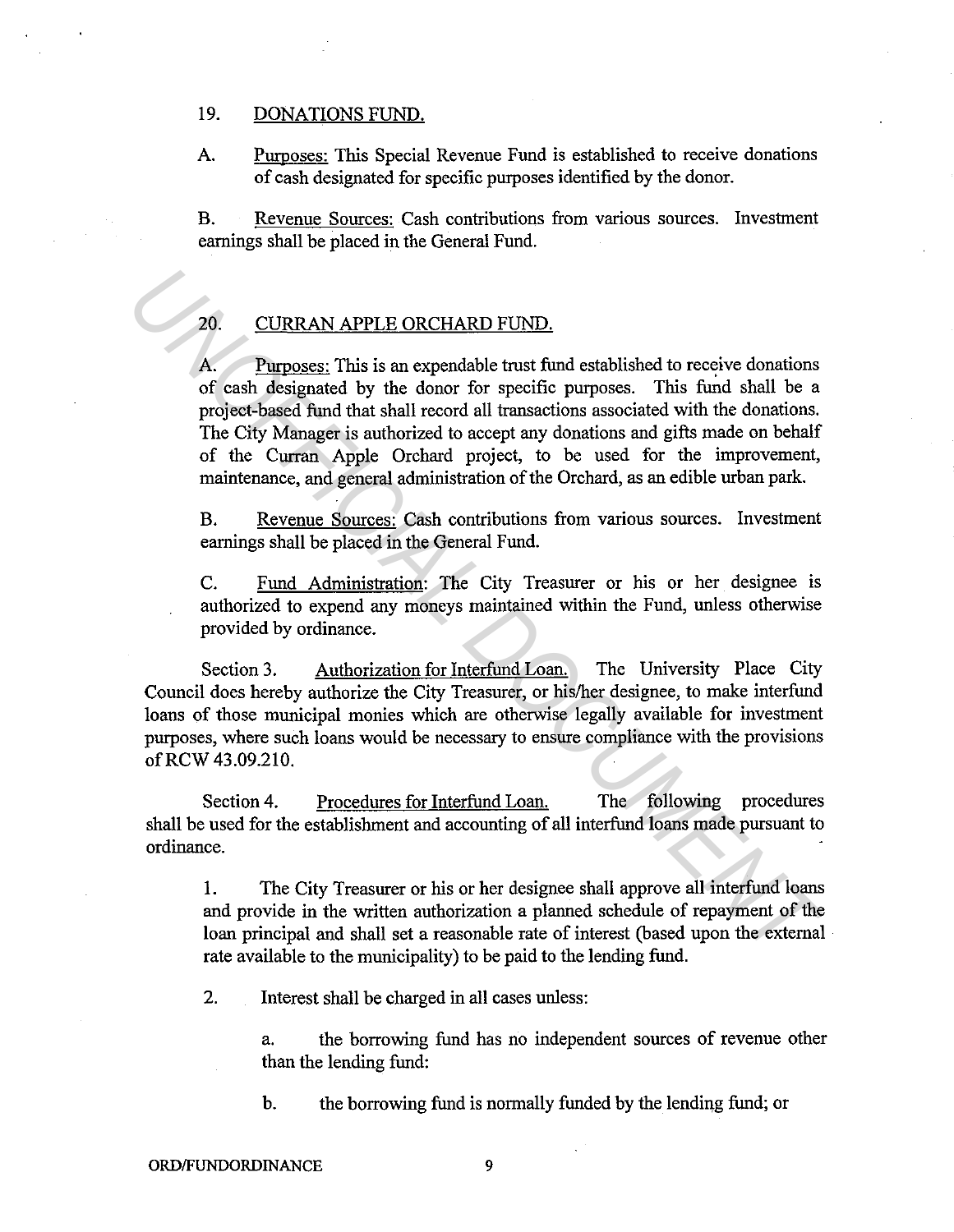c. the lending fund is the General Fund, which being unrestricted, can loan interest free, except to a proprietary fund.

3. The borrowing fund must anticipate sufficient revenues to be in a position over the period of the loan to make the specified principal and interest payments.

4. The term of loan should whenever practicable be restricted to a period of one year, but in no case shall the term of loan exceed three years, except for those funds which are legally permitted to support one another through appropriations, transfers, advances, or other means.

5. Only the portion of a given fund which, in the prudent management of municipal finances as determined by the City Treasurer, is clearly inactive or in excess of current needs may be loaned to other municipal funds or invested.

6. Appropriate accounting records shall be maintained to reflect the balances of loans payable and receivable in every fund affected by such transactions.

Section 5. Additional Authority. The Council further hereby grants to the City Treasurer, or his or her designee, the authority to make interim, temporary loans from one fund to another during the course of the fiscal year. The term of such loan shall not exceed the end of the fiscal year in which loan was made.

Section 6. Interest Earnings. When not otherwise specified by ordinance, interest earnings accruing on idle cash balances in funds of the City shall be apportioned to the General Fund.

Section 7. Repealer. Section 3 of Ordinance 5, "A special fund of the City to be known as the University Place Tax Anticipation Note Redemption Fund, 1995 (the Note Fund) is hereby authorized to be created by the City", enacted May 24, 1995; Section 8 of Ordinance 18, enacted July 10, 1995; Ordinance 34, enacted July 24, 1995; Sections 3, 4, 5, 6, 7 of Ordinance 56, enacted August 21, 1995; Section 2, "The City of University Place hereby adopts a surface water management fund", enacted August 28, 1995; Section 8 of Ordinance 73, enacted October 16, 1995; Section 5 of Ordinance 77, enacted December 20, 1995; Ordinance 80; Section 4, "A special fund of the City to be known as the "City of University Place Limited Tax General Obligation Bond Anticipation Note Fund, 1996" (the "Note Fund") is hereby authorized to be created by the City Treasurer" of Ordinance **111,** enacted July 15, 1996; are hereby repealed. one year, out in to ease state to eat of the cate of the extent they geads, except to those the city permitted to support one another through appropriations, transfers, advances, or other means.<br>
5. Only the portion of a

Section 8. Ratification. Any act consistent with the authority and prior to the effective date of this ordinance is hereby ratified and affirmed.

Section 9. Severability. The provisions of this ordinance are declared separate and severable. The invalidity of any clause, sentence, paragraph, subdivision, section, or portion of this ordinance or the invalidity of the application thereof to any